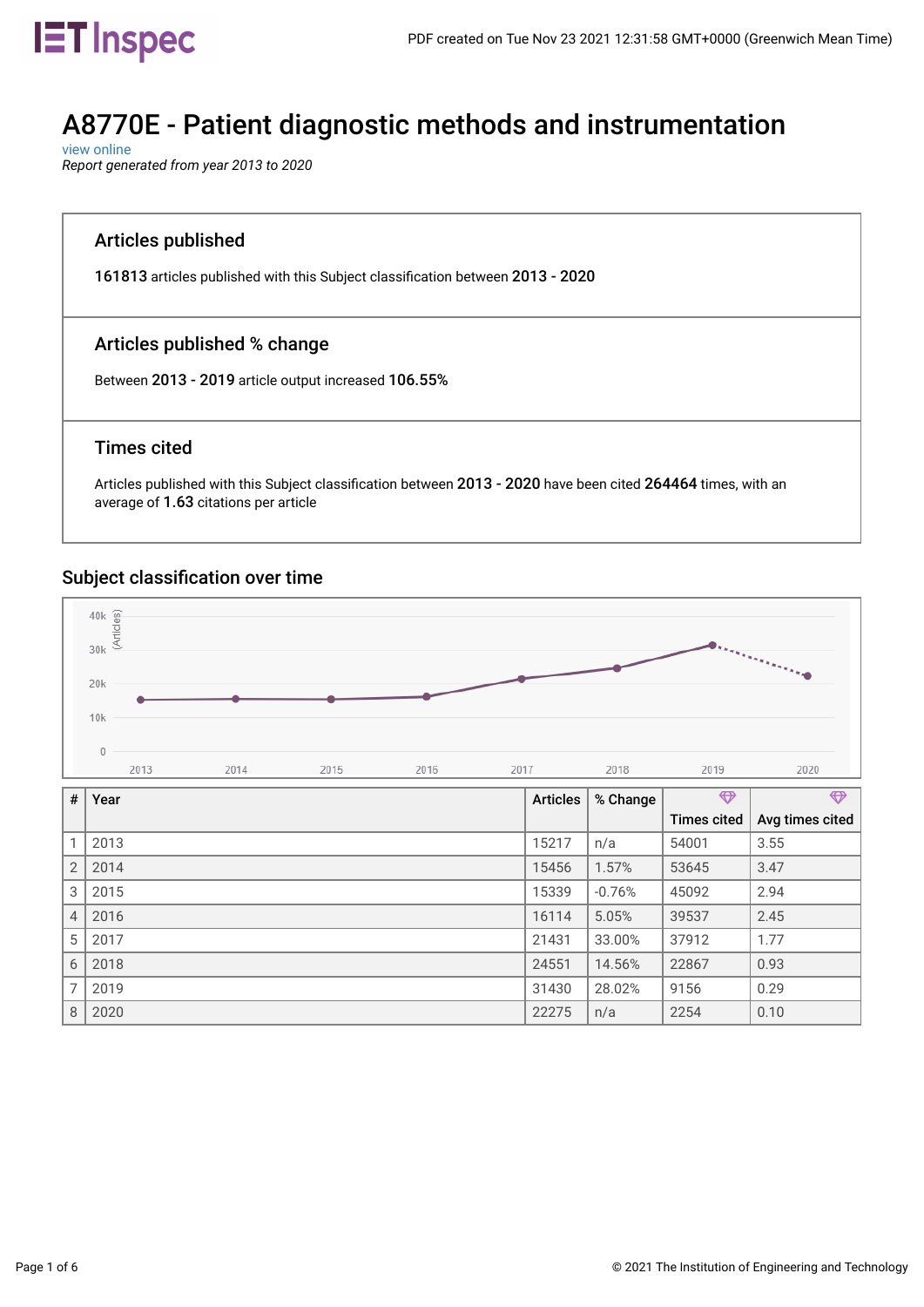

### Co-occurring concepts

| #                  | <b>Controlled terms</b>            | <b>Articles</b> |
|--------------------|------------------------------------|-----------------|
| 1                  | medical image processing           | 85226           |
| 2                  | diseases                           | 34834           |
| 3                  | biomedical optical imaging         | 33390           |
| 4                  | biomedical MRI                     | 30643           |
| 5                  | cancer                             | 28658           |
| 6                  | image segmentation                 | 23318           |
| 7                  | cellular biophysics                | 22858           |
| 8                  | computerised tomography            | 21283           |
| 9                  | tumours                            | 20063           |
| 10                 | brain                              | 18566           |
| 11                 | feature extraction                 | 17230           |
| 12                 | biological tissues                 | 16826           |
| 13                 | learning (artificial intelligence) | 16485           |
| 14                 | image reconstruction               | 16262           |
| 15                 | image classification               | 15788           |
| 16                 | patient diagnosis                  | 15579           |
| 17                 | biomedical ultrasonics             | 15448           |
| 18                 | molecular biophysics               | 14701           |
| 19                 | neurophysiology                    | 14333           |
| 20<br><del>.</del> | blood vessels<br>$F^{\alpha}$      | 12957           |

*Total terms : 5865*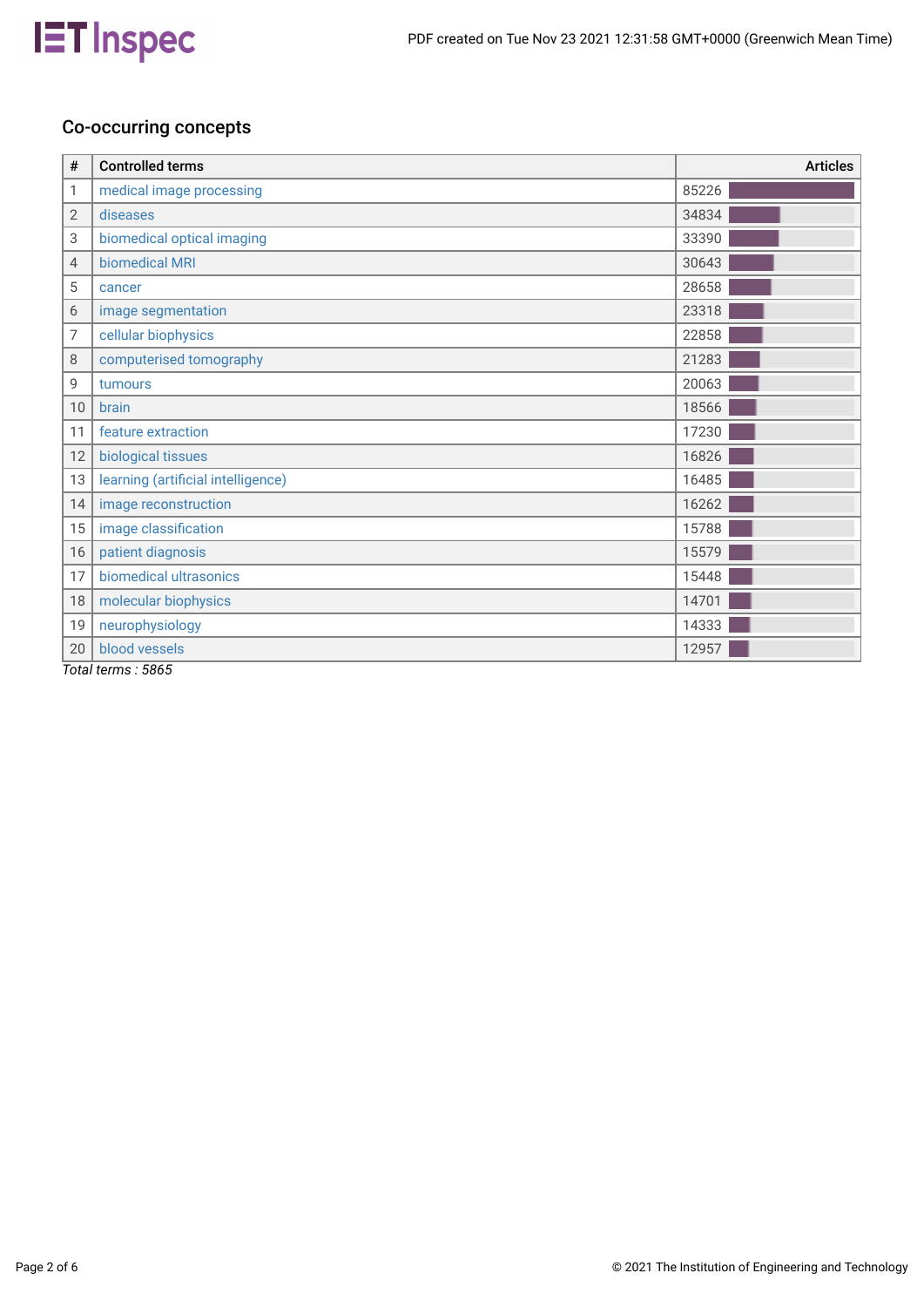

| #  | <b>Subject classifications</b>                                                               | <b>Articles</b> |
|----|----------------------------------------------------------------------------------------------|-----------------|
| 1  | A8770 - Biomedical engineering                                                               | 161813          |
| 2  | A8700 - Biophysics, medical physics, and biomedical engineering                              | 161813          |
| 3  | A8000 - Cross-disciplinary physics and related areas of science and technology               | 161813          |
| 4  | B7000 - Instrumentation and special applications                                             | 151361          |
| 5  | B7500 - Medical physics and biomedical engineering                                           | 150399          |
| 6  | B7510 - Biomedical measurement and imaging                                                   | 146131          |
| 7  | A8760 - Medical and biomedical uses of fields, radiations, and radioactivity; health physics | 129102          |
| 8  | C7000 - Computer applications                                                                | 104151          |
| 9  | C7300 - Natural sciences computing                                                           | 104020          |
| 10 | C7330 - Biology and medical computing                                                        | 104008          |
| 11 | <b>B6000 - Communications</b>                                                                | 97824           |
| 12 | C5000 - Computer hardware                                                                    | 96403           |
| 13 | C5200 - Logic design and digital techniques                                                  | 96047           |
| 14 | B6100 - Information and communication theory                                                 | 95865           |
| 15 | C5260 - Digital signal processing                                                            | 95544           |
| 16 | B6135 - Optical, image and video signal processing                                           | 88756           |
| 17 | C5260B - Computer vision and image processing techniques                                     | 88362           |
| 18 | A8760F - Optical and laser radiation (medical uses)                                          | 45301           |
| 19 | B7510J - Optical and laser radiation (biomedical imaging/measurement)                        | 42600           |
| 20 | A0000 - General                                                                              | 42563           |
|    | $T_{\alpha}$ tal aadaa : 0170                                                                |                 |

*Total codes : 2179*

## Top organisations

| #              | Organisations                                                 | <b>Articles</b> |
|----------------|---------------------------------------------------------------|-----------------|
| 1              | <b>Johns Hopkins University</b><br>Baltimore, USA<br>academic | 1736            |
| $\overline{2}$ | Shanghai Jiao Tong University<br>Shanghai, China<br>academic  | 1570            |
| 3              | <b>Stanford University</b><br>Stanford, USA<br>academic       | 1554            |
| $\overline{4}$ | <b>Harvard University</b><br>Cambridge, USA<br>academic       | 1425            |
| 5              | <b>University College London</b><br>London, UK<br>academic    | 1372            |
| 6              | <b>Tsinghua University</b><br>Beijing, China<br>academic      | 1321            |
| 7              | <b>Imperial College London</b><br>London, UK<br>academic      | 1231            |
| 8              | <b>Duke University</b><br>Durham, USA<br>academic             | 1091            |
| 9              | <b>University of Michigan</b><br>Ann Arbor, USA<br>academic   | 1084            |
| 10             | <b>University of Toronto</b><br>Toronto, Canada<br>academic   | 1074            |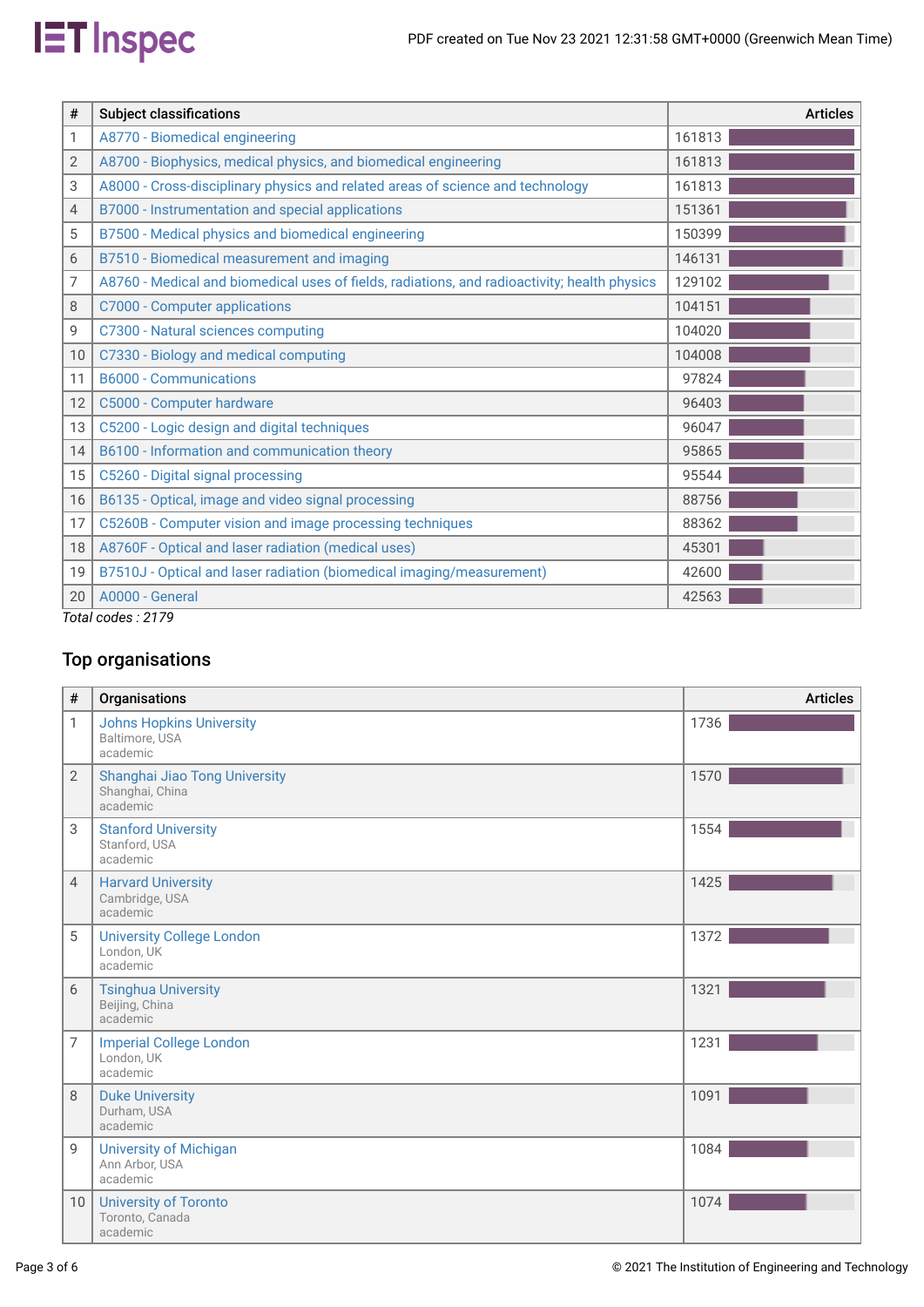# **IET** Inspec

| #               | Organisations                                                                               | <b>Articles</b> |
|-----------------|---------------------------------------------------------------------------------------------|-----------------|
| 11              | <b>University of Pennsylvania</b><br>Philadelphia, USA<br>academic                          | 1051            |
| 12              | <b>University of California Los Angeles</b><br>Los Angeles, USA<br>academic                 | 956             |
| 13              | <b>Zhejiang University</b><br>Hangzhou, China<br>academic                                   | 942             |
| 14              | King's College London<br>London, UK<br>academic                                             | 935             |
| 15 <sup>1</sup> | <b>Technische Universitat Munchen</b><br>Munchen, Germany<br>academic                       | 910             |
| 16              | Hermann von Helmholtz-Gemeinschaft Deutscher Forschungszentren<br>Bonn, Germany<br>academic | 863             |
| 17 <sup>1</sup> | <b>Washington University in Saint Louis</b><br>Saint Louis, USA<br>academic                 | 834             |
| 18              | <b>University of Washington</b><br>Seattle, USA<br>academic                                 | 828             |
| 19              | <b>Nanyang Technological University</b><br>Singapore, Singapore<br>academic                 | 802             |
| 20              | <b>Fudan University</b><br>Shanghai, China<br>academic                                      | 801             |
|                 | Total expansion: 10966                                                                      |                 |

*Total organisations : 10266*

### Journals

| #  | Journal                                                         | <b>Articles</b> |
|----|-----------------------------------------------------------------|-----------------|
| 1  | Proceedings of SPIE - Progress in Biomedical Optics and Imaging | 10782           |
| 2  | Proceedings of SPIE                                             | 5404            |
| 3  | arXiv                                                           | 4141            |
| 4  | Magnetic Resonance in Medicine                                  | 2897            |
| 5  | Physics in Medicine & Biology                                   | 2835            |
| 6  | Journal of Biomedical Optics                                    | 2075            |
| 7  | <b>Biosensors and Bioelectronics</b>                            | 1776            |
| 8  | Journal of Physics: Conference Series                           | 1765            |
| 9  | <b>IEEE Transactions on Medical Imaging</b>                     | 1760            |
| 10 | <b>Medical Physics</b>                                          | 1618            |
| 11 | <b>IEEE Access</b>                                              | 1526            |
| 12 | <b>Medical Physics</b>                                          | 1220            |
| 13 | Sensors                                                         | 1149            |
| 14 | Sensors and Actuators B: Chemical                               | 1137            |
| 15 | IEEE Transactions on Biomedical Engineering                     | 1122            |
| 16 | Journal of Biomechanics                                         | 1029            |
| 17 | AIP Conference Proceedings                                      | 1006            |
| 18 | Journal of Materials Chemistry B                                | 1002            |
| 19 | Journal of Biophotonics                                         | 935             |
| 20 | <b>Biomaterials</b>                                             | 911             |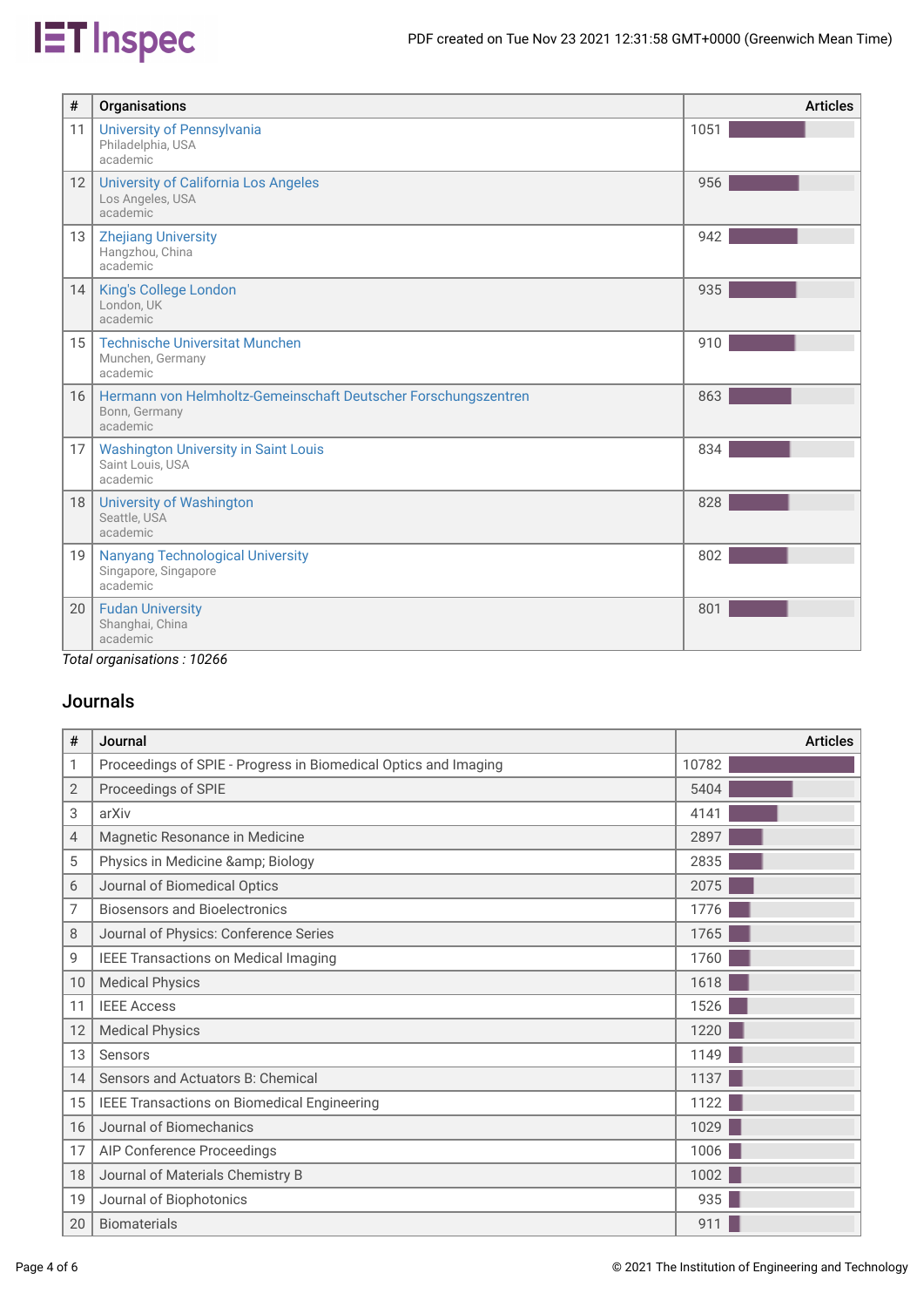

*Total journals : 2594*

### **Conferences**

| #              | Conference                                                                                                               | <b>Articles</b> |
|----------------|--------------------------------------------------------------------------------------------------------------------------|-----------------|
| 1              | 2017 IEEE International Ultrasonics Symposium (IUS)                                                                      | 867             |
| $\overline{2}$ | 2019 41st Annual International Conference of the IEEE Engineering in Medicine and Biology<br>Society (EMBC)              | 653             |
| 3              | 2020 42nd Annual International Conference of the IEEE Engineering in Medicine & Biology<br>Society (EMBC)                | 594             |
| 4              | 2015 37th Annual International Conference of the IEEE Engineering in Medicine and Biology<br>Society (EMBC). Proceedings | 570             |
| 5              | 2014 36th Annual International Conference of the IEEE Engineering in Medicine and Biology<br>Society (EMBC)              | 551             |
| 6              | 2013 35th Annual International Conference of the IEEE Engineering in Medicine and Biology<br>Society (EMBC)              | 549             |
| 7              | 2018 40th Annual International Conference of the IEEE Engineering in Medicine and Biology<br>Society (EMBC)              | 528             |
| 8              | 2016 38th Annual International Conference of the IEEE Engineering in Medicine and Biology<br>Society (EMBC)              | 496             |
| 9              | 2017 39th Annual International Conference of the IEEE Engineering in Medicine and Biology<br>Society (EMBC)              | 415             |
| 10             | 2019 IEEE International Ultrasonics Symposium (IUS). Proceedings                                                         | 388             |
| 11             | 2013 IEEE Nuclear Science Symposium and Medical Imaging Conference (2013 NSS/MIC)                                        | 377             |
| 12             | 2020 IEEE International Ultrasonics Symposium (IUS)                                                                      | 352             |
| 13             | 2020 IEEE 17th International Symposium on Biomedical Imaging (ISBI)                                                      | 347             |
| 14             | 2019 IEEE 16th International Symposium on Biomedical Imaging (ISBI 2019)                                                 | 332             |
| 15             | 2014 IEEE 11th International Symposium on Biomedical Imaging (ISBI 2014)                                                 | 303             |
| 16             | 2018 IEEE International Ultrasonics Symposium (IUS)                                                                      | 300             |
| 17             | 2013 IEEE 10th International Symposium on Biomedical Imaging: From Nano to Macro (ISBI<br>2013)                          | 297             |
| 18             | 2015 IEEE 12th International Symposium on Biomedical Imaging (ISBI)                                                      | 292             |
| 19             | 2016 IEEE 13th International Symposium on Biomedical Imaging (ISBI). Proceedings                                         | 291             |
| 20             | 2018 IEEE 15th International Symposium on Biomedical Imaging (ISBI 2018)                                                 | 272             |
| $T - 1$        | $\ldots$ f $\ldots$<br>$-1700$                                                                                           |                 |

*Total conferences : 7690*

### Related controlled terms

| #               | <b>Controlled terms</b>        | <b>Articles</b> |
|-----------------|--------------------------------|-----------------|
| 1               | medical image processing       | 85226           |
| $\overline{2}$  | biomedical optical imaging     | 33390           |
| 3               | biomedical MRI                 | 30643           |
| 4               | computerised tomography        | 21283           |
| 5               | patient diagnosis              | 15579           |
| 6               | biomedical ultrasonics         | 15448           |
| 7               | diagnostic radiography         | 7217            |
| 8               | optical tomography             | 5958            |
| 9               | laser applications in medicine | 5106            |
| 10 <sup>°</sup> | positron emission tomography   | 4906            |
| 11              | mammography                    | 4493            |
| 12              | biomedical transducers         | 3420            |
| 13              | photoplethysmography           | 2388            |